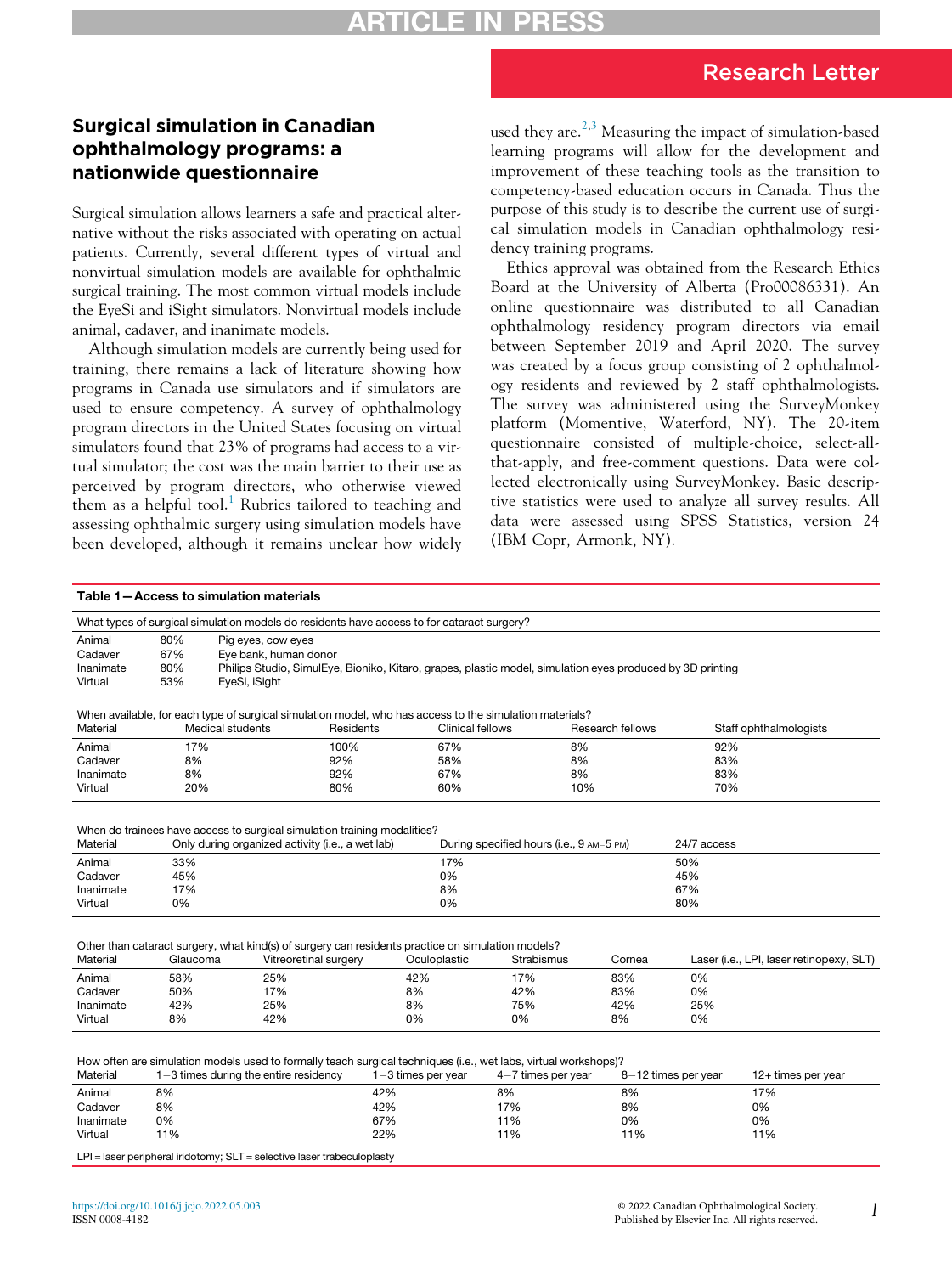## RTICLE IN P

#### Can J Ophthalmol Volume  $\blacksquare$ , Number  $\blacksquare$ ,  $\blacksquare$  2022

<span id="page-1-2"></span>

| Table 2-Evaluation using simulation models |                              |                                                                                                                   |                                                                             |  |  |  |
|--------------------------------------------|------------------------------|-------------------------------------------------------------------------------------------------------------------|-----------------------------------------------------------------------------|--|--|--|
| Material                                   | Not formally<br>incorporated | How is surgical simulation incorporated into the educational curriculum?<br>An optional part<br>of the curriculum | A required part<br>of the curriculum                                        |  |  |  |
| Animal                                     | 17%                          | 17%                                                                                                               | 50%                                                                         |  |  |  |
| Cadaver                                    | 25%                          | 0%                                                                                                                | 58%                                                                         |  |  |  |
| Inanimate                                  | 17%                          | 0%                                                                                                                | 67%                                                                         |  |  |  |
| Virtual                                    | 8%                           | 17%                                                                                                               | 33%                                                                         |  |  |  |
| <b>Examples provided:</b>                  |                              |                                                                                                                   |                                                                             |  |  |  |
| resident is on                             |                              | Structured wet labs-adapted for each residency year, specific rotation a                                          |                                                                             |  |  |  |
| Formal wet lab curriculum                  |                              |                                                                                                                   |                                                                             |  |  |  |
| wet lab alone                              |                              |                                                                                                                   | EyeSi simulation module – expected that residents spend time working in the |  |  |  |
| Informal wet labs                          |                              |                                                                                                                   |                                                                             |  |  |  |
|                                            |                              |                                                                                                                   |                                                                             |  |  |  |

Are residents' surgical skills evaluated using surgical simulation strategies?

| Animal                                            | 42%                                                        |  |  |
|---------------------------------------------------|------------------------------------------------------------|--|--|
| Cadaver                                           | 42%                                                        |  |  |
| Inanimate                                         | 33%                                                        |  |  |
| Virtual                                           | 33%                                                        |  |  |
| <b>Examples provided:</b>                         |                                                            |  |  |
|                                                   | Wet lab examination; evaluation during supervised wet labs |  |  |
|                                                   | EyeSi curriculum with objectives specific to each year     |  |  |
| Reports generated by EyeSi                        |                                                            |  |  |
| Simulator skills section on mock oral examination |                                                            |  |  |

Are there any requirements for simulation training before working on human patients?

| Animal                                                  | 17% |  |  |  |
|---------------------------------------------------------|-----|--|--|--|
| Cadaver                                                 | 7%  |  |  |  |
| Inanimate                                               | 20% |  |  |  |
| Virtual                                                 | 38% |  |  |  |
| <b>Examples provided:</b>                               |     |  |  |  |
| Expected to attend all wet lab sessions                 |     |  |  |  |
| Observed wet lab session with a focus on specific tasks |     |  |  |  |
| Completion of certain EyeSi modules                     |     |  |  |  |
| Work through cataract modules on their own              |     |  |  |  |
|                                                         |     |  |  |  |

Program directors or their proxies representing all 15 Canadian residency programs registered in the Canadian Resident Matching Service responded to the survey. The survey showed that surgical simulation models are widely used within Canadian ophthalmology residency programs; all programs offer access to at least 1 type of model. The most frequently used models are animal and inanimate models, though cadaver and virtual models are available to most programs [\(Table 1\)](#page-0-0). In addition to structured teaching such as wet labs, these models are available for residents to practice surgical skills independently. Beyond cataract surgery, simulation models are also used for subspecialty procedures within cornea, glaucoma, and strabismus. A minority of programs used simulation models to evaluate residents (i.e., wet lab examinations, virtual simulator curriculum, and reports), and an even smaller subsection had work requirements on simulation models before working on patients (i.e., observed performance in wet lab, mandatory sessions completed; [Table 2\)](#page-1-2).

<span id="page-1-1"></span><span id="page-1-0"></span>Participants were asked about the strengths and weaknesses of simulation models. Perceived strengths of simulation models included the opportunity for residents to gain initial surgical experience, develop depth perception and muscle memory, and become familiar with equipment such as the microscope and steps of the procedure. Simulation models also help build confidence in a safe, low-stress environment, allow repetition of the procedures and steps as often as needed, and facilitate learning of advanced techniques or subspecialty procedures that may otherwise be difficult to teach in the operating room. The perceived weaknesses include the fact that the models do not replicate the environment, stress, and exact tissue feel in the operating room. Additionally, models are only available for a subset of procedures that an ophthalmologist in training is required to learn. Cost of initial investment and ongoing maintenance and the time commitment needed to supervise and ensure that residents are practicing the correct technique also were perceived disadvantages of simulation models.

Our study is the first to outline the current use of surgical simulation models in Canada, with representative samples from each residency program; additionally, we gained insights on the attitudes of program directors about these models. A similar investigation in the future with a focus on the learners' perspective and after implementation of competency-based medical education would be beneficial.

Simulation teaching strategies may play an increasingly important role in surgical training in the post-COVID-19 era with potentially decreased surgical exposure for trainees and with the implementation of competency-based medical education. The competency-by-design model will require clear direction for surgical simulation models and their role in ensuring competency. Understanding the role of simulation models could allow development of an informed and practical standardized surgical teaching curriculum that may include the use of simulation methods in the evaluation and prerequisite training of residents before they operate on patients.

#### Marvi Cheema,\* Scott Anderson,\* Christopher Hanson,<sup>†</sup> Carlos Solarte\*

\*Faculty of Medicine and Dentistry, University of Alberta, Edmonton, Alta.; <sup>T</sup>Cumming School of Medicine, University of Calgary, Calgary, Alta.

Originally received Dec. 6, 2021. Final revision Apr. 19, 2022. Accepted May. 2, 2022.

Corresponding author; [solarte@ualberta.ca](mailto:solarte@ualberta.ca).

### References

- 1. [Ahmed Y, Scott IU, Greenberg PB. A survey of the role of](http://refhub.elsevier.com/S0008-4182(22)00148-X/sbref0001) [virtual surgery simulators in ophthalmic graduate medical](http://refhub.elsevier.com/S0008-4182(22)00148-X/sbref0001) [education. Graefes Arch Clin Exp Ophthalmol](http://refhub.elsevier.com/S0008-4182(22)00148-X/sbref0001) [2011;249:1263](http://refhub.elsevier.com/S0008-4182(22)00148-X/sbref0001)–5.
- 2. [Dean WH, Murray NL, Buchan JC, Golnik K, Kim MJ, Bur](http://refhub.elsevier.com/S0008-4182(22)00148-X/sbref0002)[ton MJ. Ophthalmic simulated surgical competency assess](http://refhub.elsevier.com/S0008-4182(22)00148-X/sbref0002)[ment rubric for manual small-incision cataract surgery. J](http://refhub.elsevier.com/S0008-4182(22)00148-X/sbref0002) [Cataract Refract Surg 2019;45:1252](http://refhub.elsevier.com/S0008-4182(22)00148-X/sbref0002)–7.